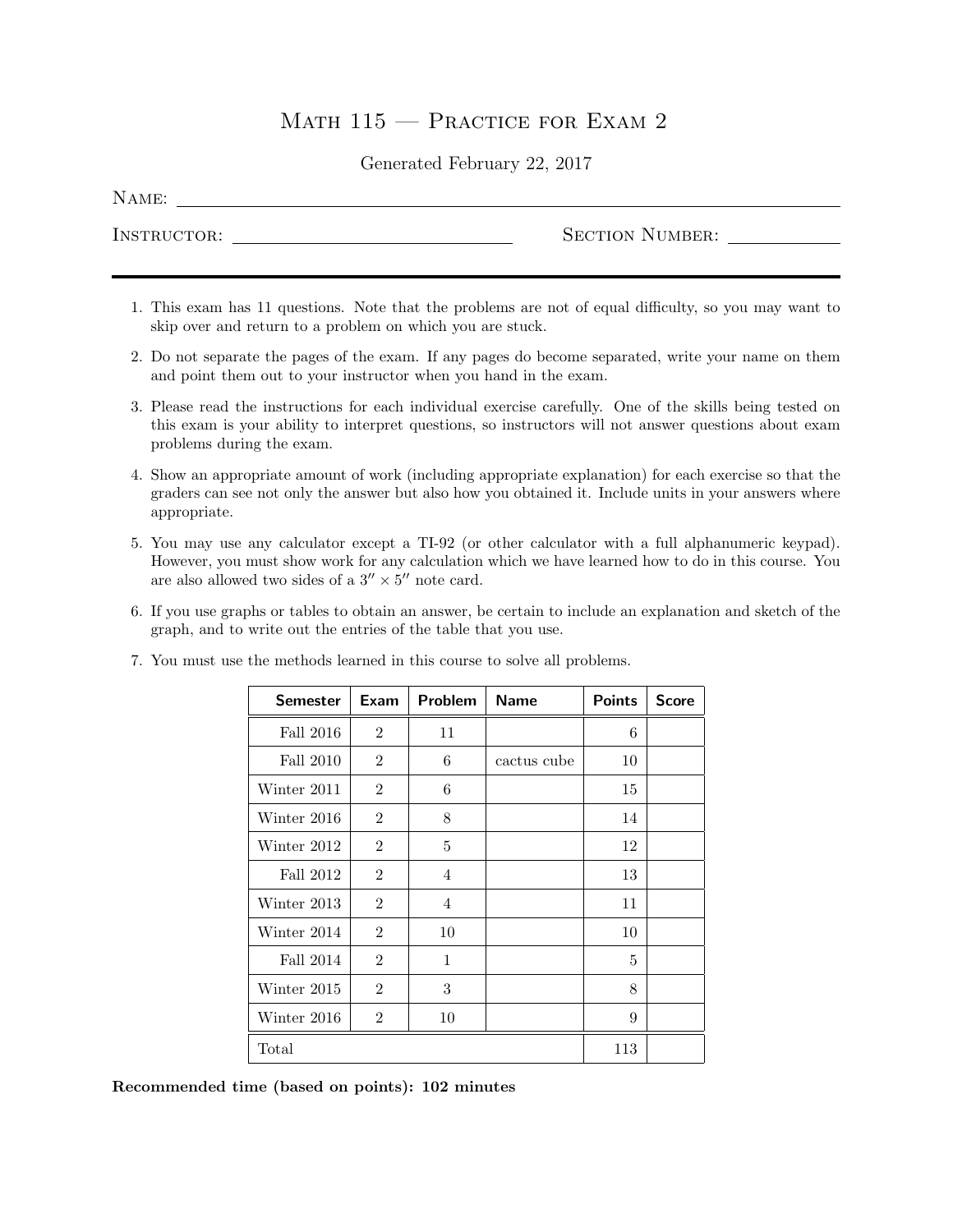10. [4 points] Let a and b be constants. Consider the curve  $\mathcal C$  defined by the equation

$$
\cos(ax) + by \ln(x) = 3 + y^3.
$$

Find a formula for  $\frac{dy}{dx}$  in terms of x and y. The constants a and b may appear in your answer. To earn credit for this problem, you must compute this by hand and show every step of your work clearly.

Answer: 
$$
\frac{dy}{dx} =
$$

11. [6 points] Let  $h(x) = x^x$ . For this problem, it may be helpful to know the following formulas:

$$
h'(x) = x^x (\ln(x) + 1)
$$
 and  $h''(x) = x^x \left(\frac{1}{x} + (\ln(x) + 1)^2\right)$ .

**a.** [2 points] Write a formula for  $p(x)$ , the local linearization of  $h(x)$  near  $x = 1$ .

# Answer: p(x) =

**b.** [4 points] Write a formula for  $u(x)$ , the quadratic approximation of  $h(x)$  at  $x = 1$ . (Recall that a formula for the quadratic approximation  $Q(x)$  of a function  $f(x)$  at  $x = a$ is  $Q(x) = f(a) + f'(a)(x - a) + \frac{f''(a)}{2}$  $rac{(a)}{2}(x-a)^2.$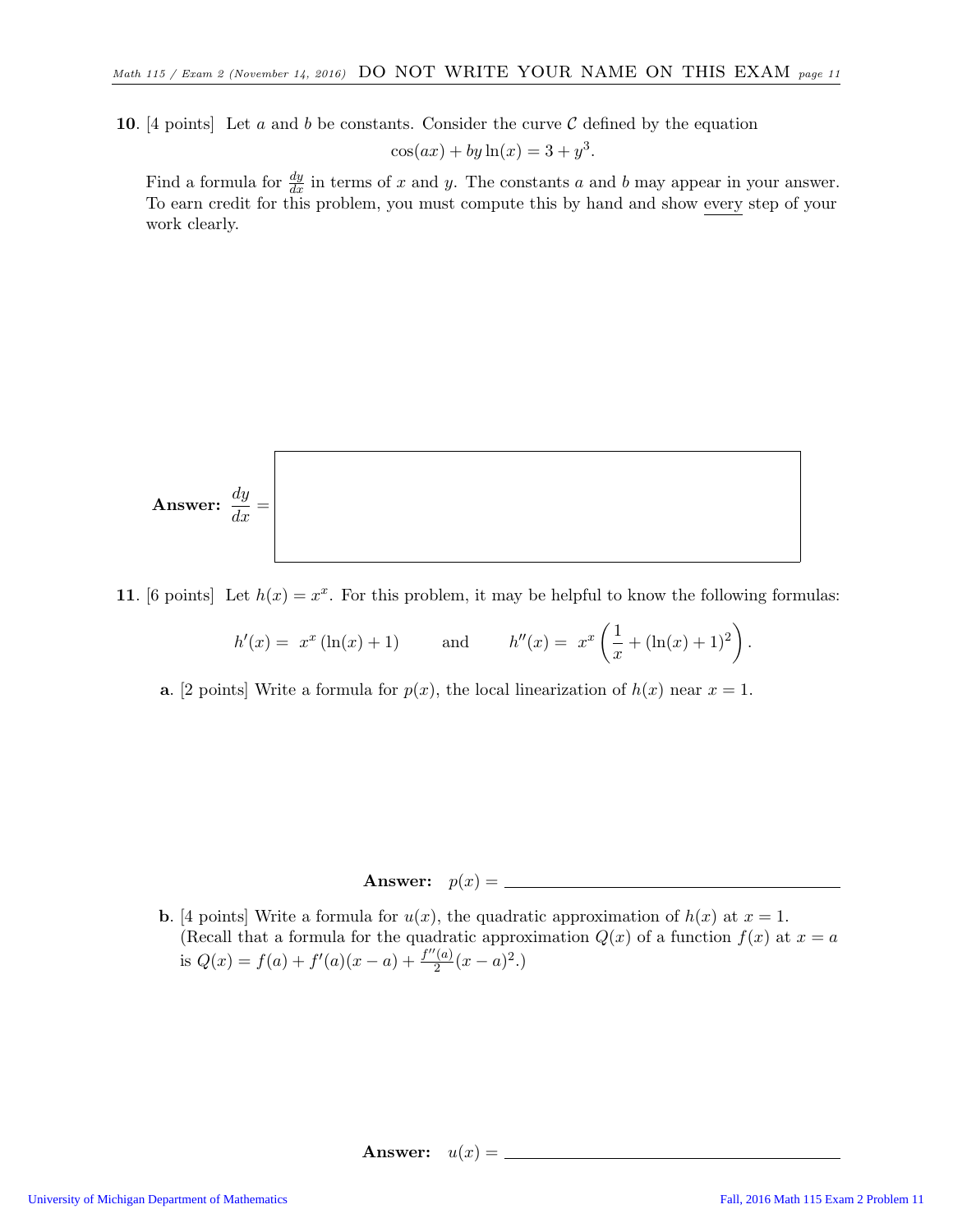6. [10 points] Calvin is stuck in the desert, and he needs to build a cube out of cactus skins to hold various supplies. He wants his cube to have a volume of 8.1 cubic feet, but he needs to figure out the side length to cut the cactus skins the right size. He has forgotten his trusty calculator, so he decides to figure out the side length of his cube using calculus.

**a.** [5 points] Find a local linearization of the function  $f(x) = (x+8)^{1/3}$  at  $x = 0$ .

**b.** [3 points] Use your linearization to approximate  $(8.1)^{1/3}$ .

c. [2 points] Should your approximation from part b. be an over-estimate or an underestimate? Why?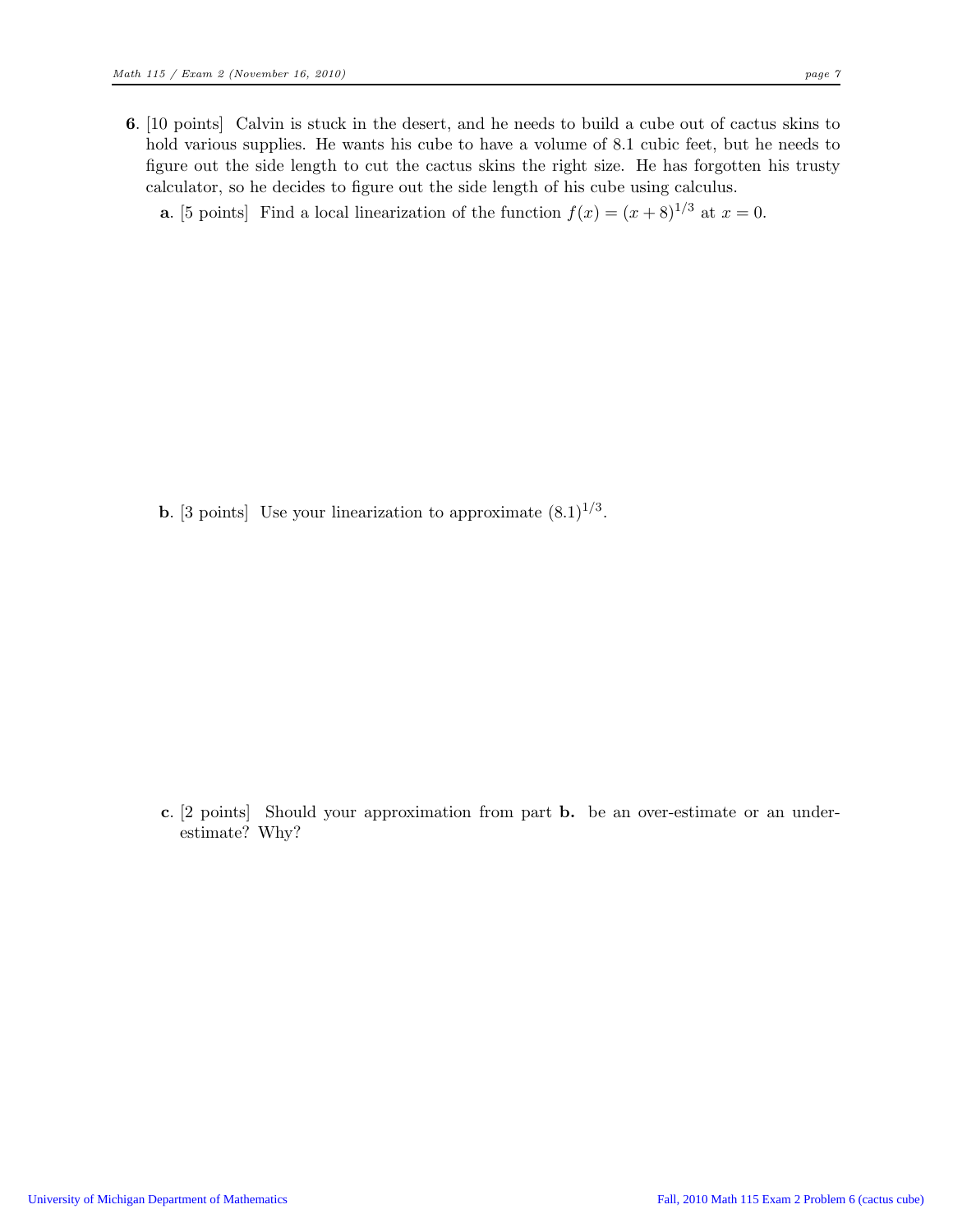**6.** [15 points] Given below is the graph of a function  $h(t)$ . Suppose  $j(t)$  is the local linearization of  $h(t)$  at  $t = \frac{7}{8}$  $\frac{7}{8}$ .



**a.** [5 points] Given that  $h'(\frac{7}{8})$  $(\frac{7}{8}) = \frac{2}{3}$ , find an expression for  $j(t)$ .

**b.** [4 points] Use your answer from (a) to approximate  $h(1)$ .

c. [3 points] Is the approximation from (b) an over- or under-estimate? Explain.

d. [3 points] Using  $j(t)$  to estimate values of  $h(t)$ , will the estimate be more accurate at  $t=1$  or at  $t=\frac{3}{4}$  $\frac{3}{4}$ ? Explain.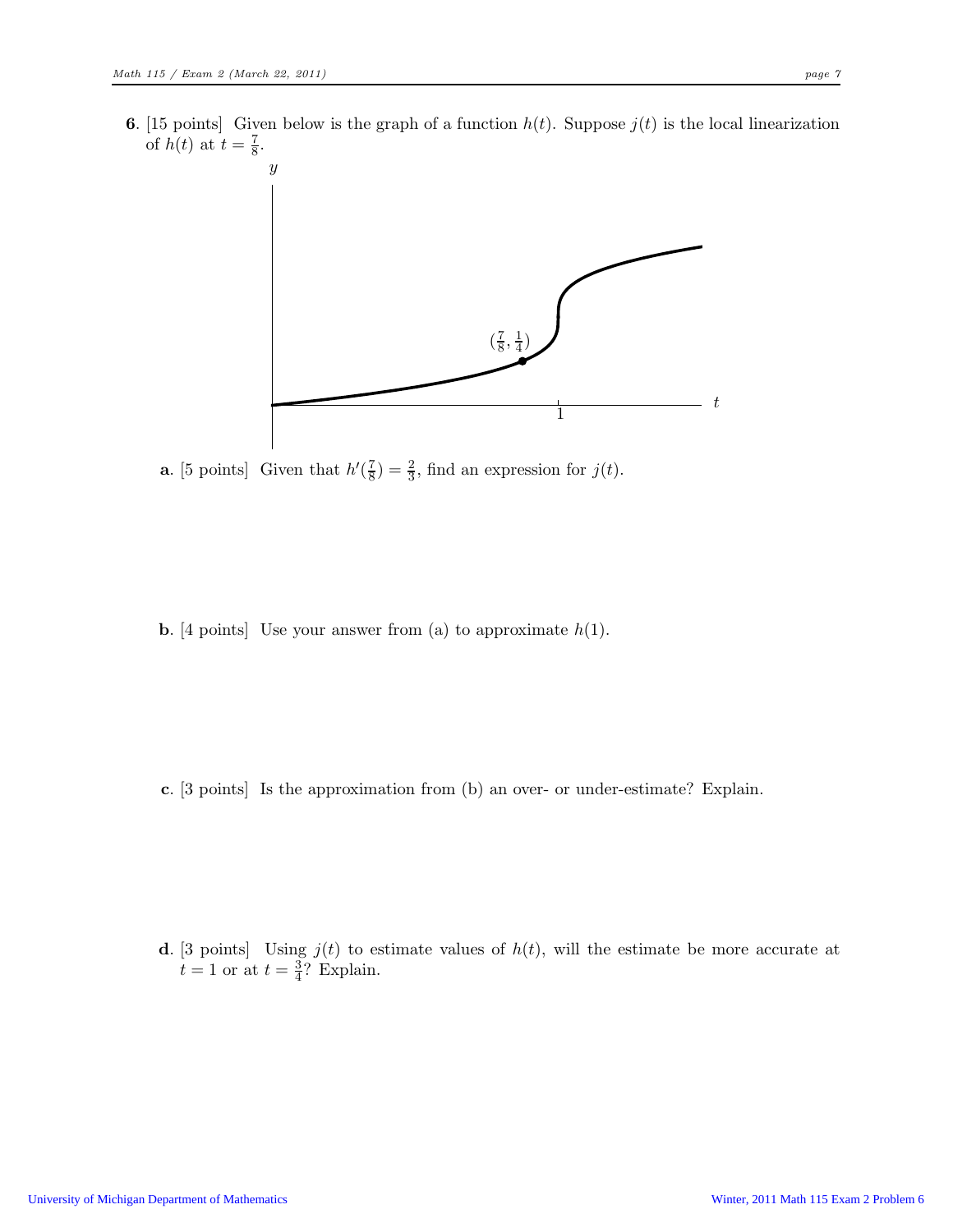8. [14 points]

Suppose  $H$  is a differentiable function such that  $H'(w)$  is also differentiable for  $0 \lt w \lt 10$ . Several values of  $H(w)$ and of its first and second derivatives are given in the table on the right.

| $\boldsymbol{w}$ |         |        |        |           |        |
|------------------|---------|--------|--------|-----------|--------|
| H(w)             | 6.3     | 5.4    | 5.2    | 4.8       | 0.7    |
| H'(w)            | $-1.5$  | $-0.4$ | $-0.1$ | $-0.6$    | $-2.1$ |
| H''(w)           | $1.6\,$ | 0.9    |        | $^{-0.8}$ | -0.4   |

Assume that between each pair of consecutive values of  $w$  shown in the table, each of  $H'(w)$  and  $H''(w)$  is either always strictly decreasing or always strictly increasing. Remember to show your work carefully.

**a.** [3 points] Use an appropriate linear approximation to estimate  $H(5.2)$ .

Answer: H(5.2) ≈

**b.** [5 points] Let  $J(w)$  be the local linearization of H near  $w = 2$ , and let  $K(w)$  be the local linearization of H near  $w = 3$ . Which of the following statements <u>must</u> be true? Circle all of the statements that must be true, or circle "NONE OF THESE".

| K(3.5) > H(3.5)     |
|---------------------|
| $K(3.5) = H(3.5)$   |
| K(3.5) < H(3.5)     |
|                     |
|                     |
| K'(3.5) > H'(3.5)   |
| $K'(3.5) = H'(3.5)$ |
|                     |

#### none of these

c. [3 points] Use the quadratic approximation of  $H(w)$  at  $w = 1$  to estimate  $H(0.9)$ . (Recall that a formula for the quadratic approximation  $Q(x)$  of a function  $f(x)$  at  $x = a$ is  $Q(x) = f(a) + f'(a)(x - a) + \frac{f''(a)}{2}$  $\frac{2}{2}(x-a)^2$ .)

## Answer: H(0.9) ≈

**d**. [3 points] Consider the function N defined by  $N(w) = H(2w^2 - 10)$ , and let  $L(w)$  be the local linearization of  $N(w)$  at  $w = 3$ . Find a formula for  $L(w)$ . Your answer should not include the function names  $N$  or  $H$ .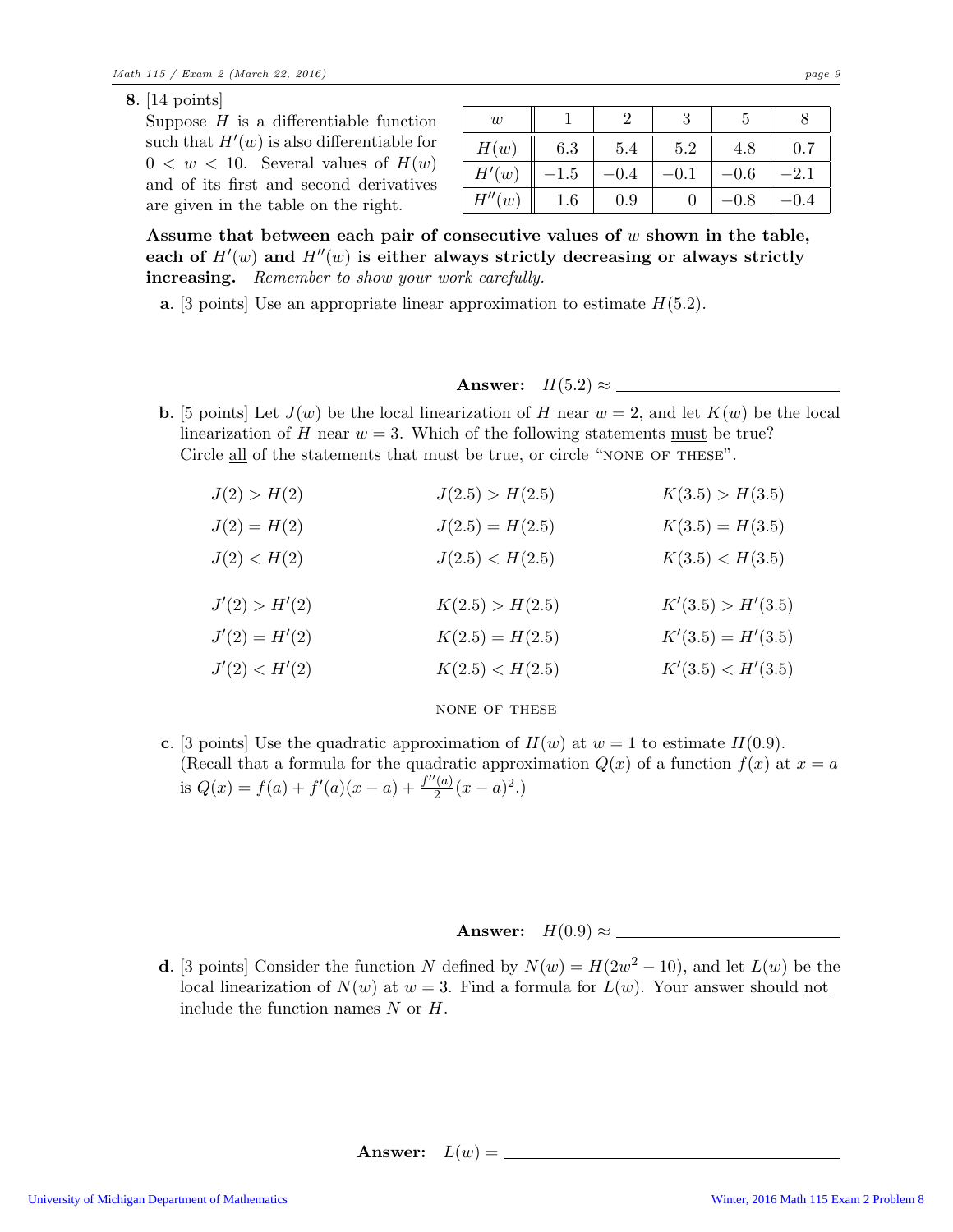#### 5. [12 points]

**a.** [3 points] Find the local linearization  $L(x)$  of the function

$$
f(x) = (1+x)^k
$$

near  $x = 0$ , where k is a positive constant.

**b.** [3 points] For which values of  $k$  does this local linearization give underestimates of the actual value of  $f(x)$ ? (Show your work.)

c. [2 points] Suppose you want to use  $L(x)$  to find an approximation of the number  $\sqrt{1.1}$ . What number should  $k$  be, and what number should  $x$  be?

**d**. [2 points] Approximate  $\sqrt{1.1}$  using  $L(x)$ .

e. [2 points] What is the error in the approximation from part (d)?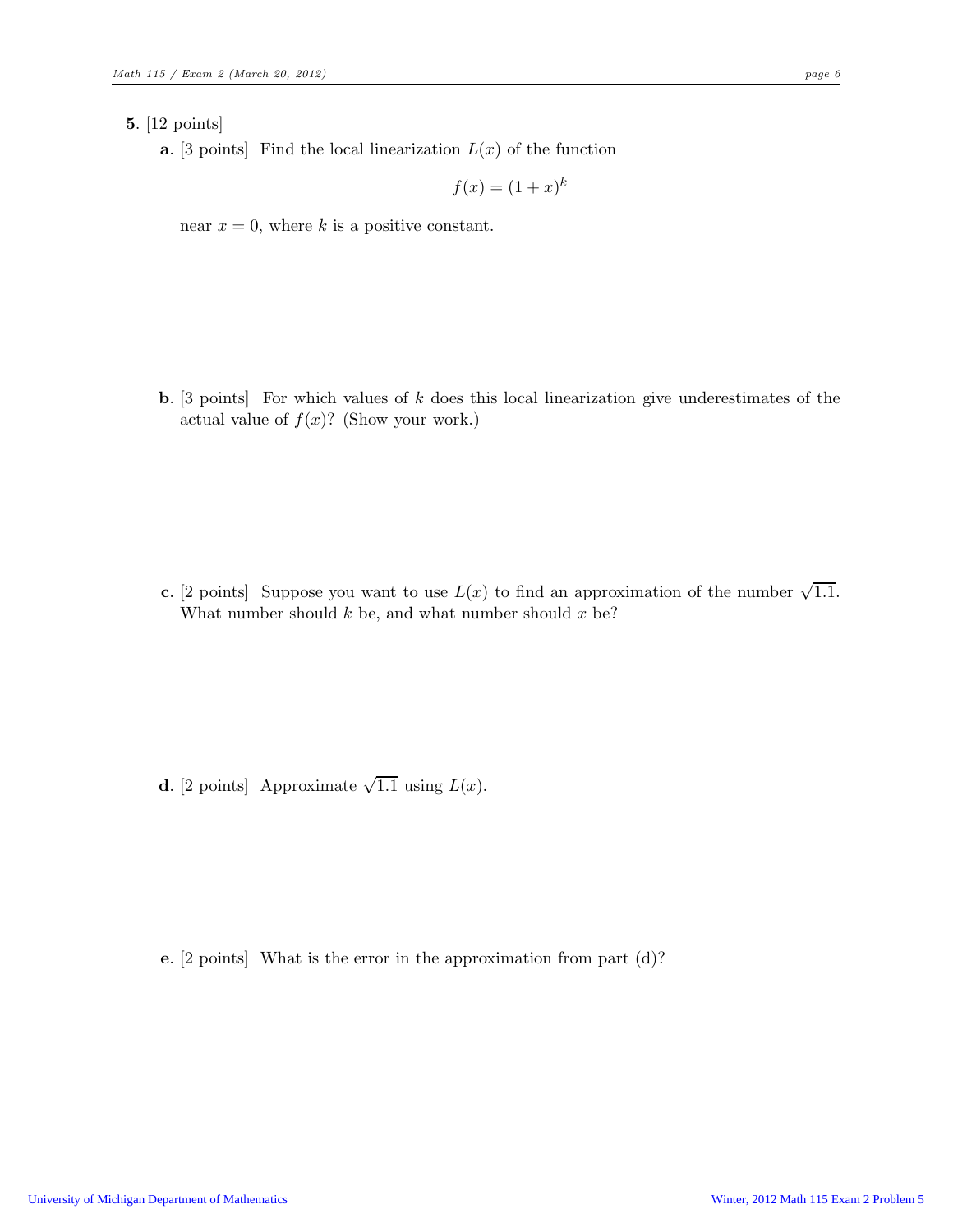- 4. [13 points] Let  $f(x) = e^{\sin \sqrt{x}}$ . Let P be the point on the graph of f at which  $x = 4\pi^2 (\approx$ 39.4784).
	- **a.** [3 points] Calculate  $f'(x)$ .

**b.** [4 points] Find an exact formula for the tangent line  $L(x)$  to  $f(x)$  at P. Exact means your answer should not involve any decimal approximations.

**c.** [2 points] Use your formula for  $L(x)$  to approximate  $e^{\sin \sqrt{38}}$ .

d. [4 points] Recall that the error,  $E(x)$ , is the actual value of the function minus the value approximated by the tangent line. Given the fact that in this case  $E(39) \approx 0.000613$  and  $E(40) \approx 0.000719$ , would you expect  $f''(4\pi^2)$  to be positive or negative? Explain, without doing any calculations.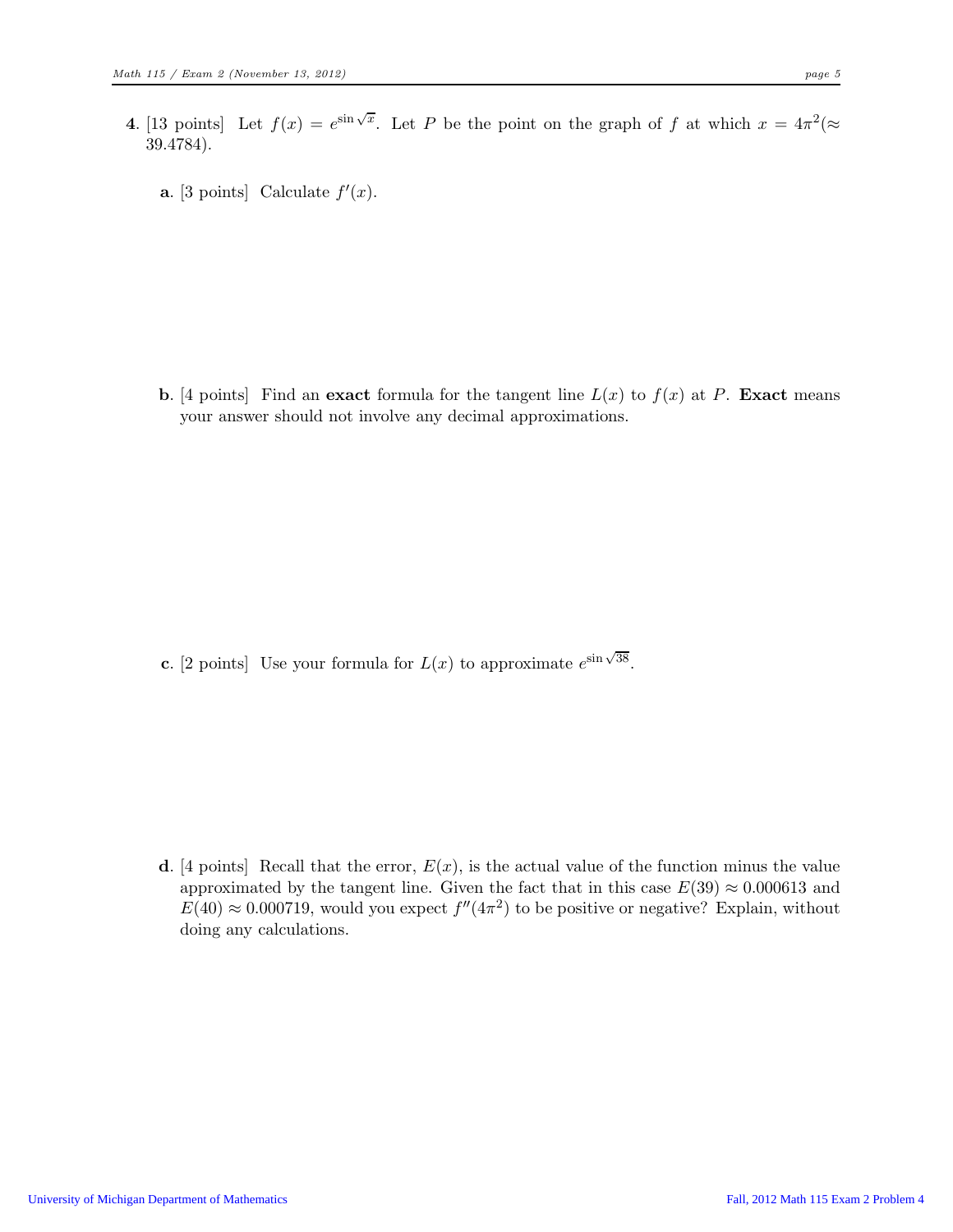### 4. [11 points]

a. [4 points] Find the tangent line approximation of the function

$$
p(x) = 1 + x^k
$$

near  $x = 1$ , where k is a positive constant.

b. [2 points] Suppose you want to use your tangent line from (a) to approximate the number  $1 + \sqrt{0.95}$ . What values of k and x would you plug in to your answer from (a)?

c. [2 points] Approximate  $1 + \sqrt{0.95}$  using your tangent line from (a).

d. [3 points] Determine whether your approximation in (c) is an over- or underestimate. Be sure your reasoning is clear.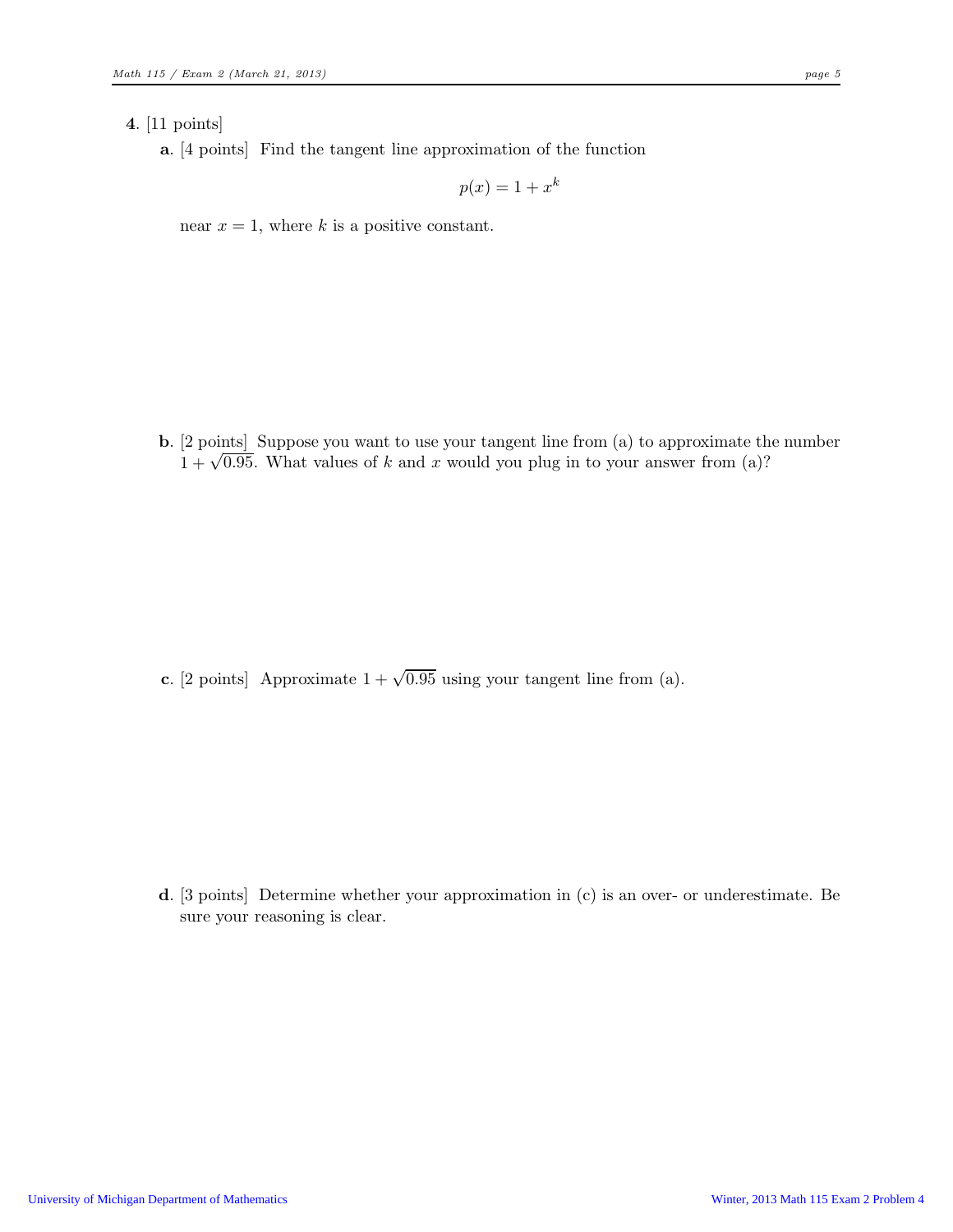10. [10 points] Let  $f(x)$  be a function with  $f(1) = 5$ ,  $f'(1) = -2$ , and  $f''(1) = 3$ . **a.** [2 points] Use the local linearization of  $f(x)$  at  $x = 1$  to estimate  $f(0.9)$ .

# Answer: f(0.9) ≈

b. [2 points] Do you expect your estimate from Part (a) to be an overestimate or underestimate? To receive any credit on this question, you must justify your answer.

c. [2 points] Use the tangent line approximation of  $f'(x)$  near  $x = 1$  to estimate  $f'(1.1)$ .

Answer:  $f'(1.1) \approx$ 

d. [4 points] Suppose that the tangent line approximation of  $f(x)$  near  $x = 8$  estimates  $f(8.05)$  to be 3.75 and  $f(8.1)$  to be 3.6. Find  $f(8)$  and  $f'(8)$ .

Answer: f(8) = and f ′ (8) =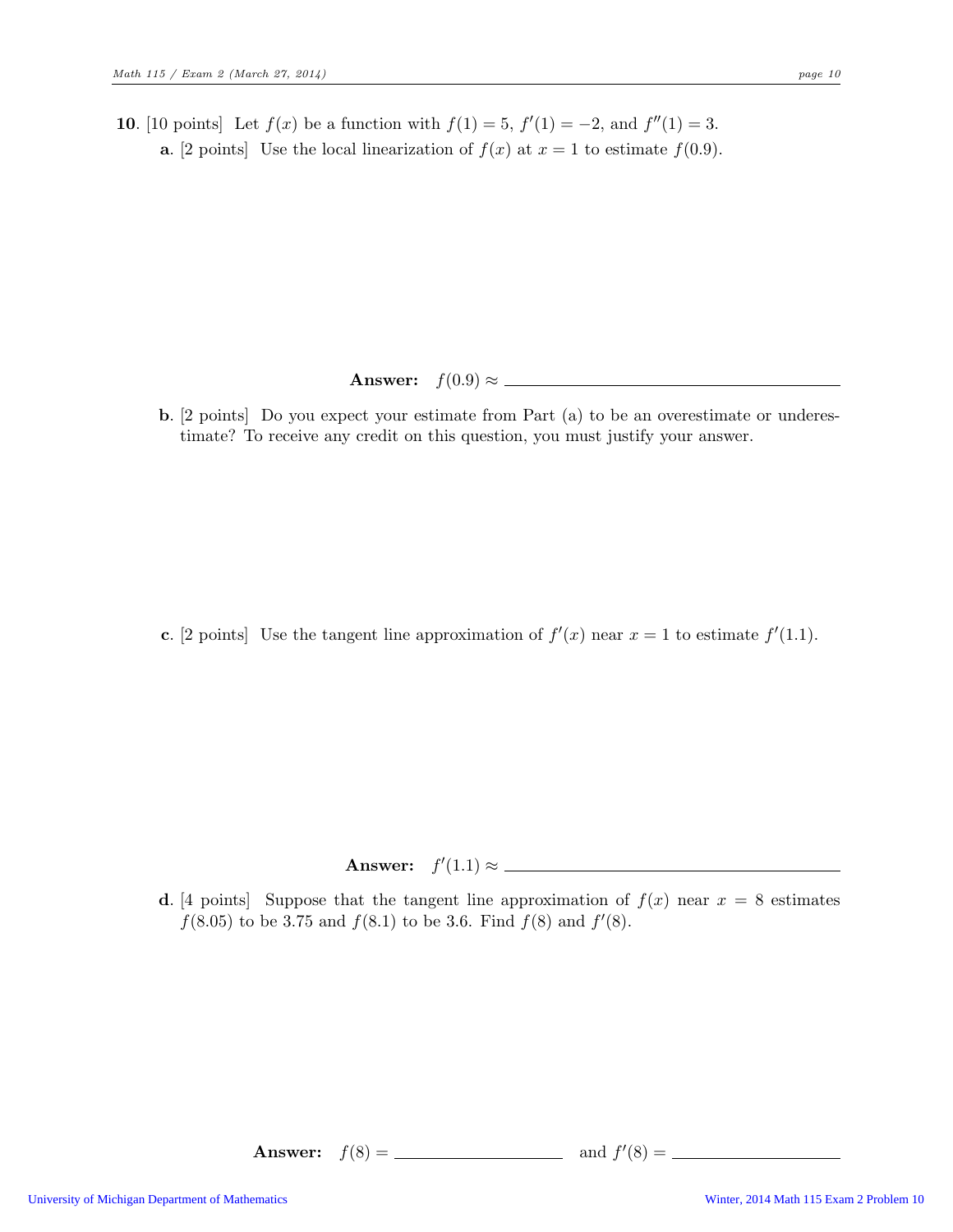**a.** [2 points] Let  $L(x)$  be the local linearization of  $h(x)$  at  $x = 3$ . Find a formula for  $L(x)$ .

Answer: 
$$
L(x) = \_
$$

- b. [3 points] Which of the following equalities could be true? Circle all the statements that could be true or circle NONE OF THESE. You do not need to explain your reasoning.
	- $h(-1) = -1$  $h(-1) = 0$  $h(-1) = 1$  $h(-1) = 2$

none of these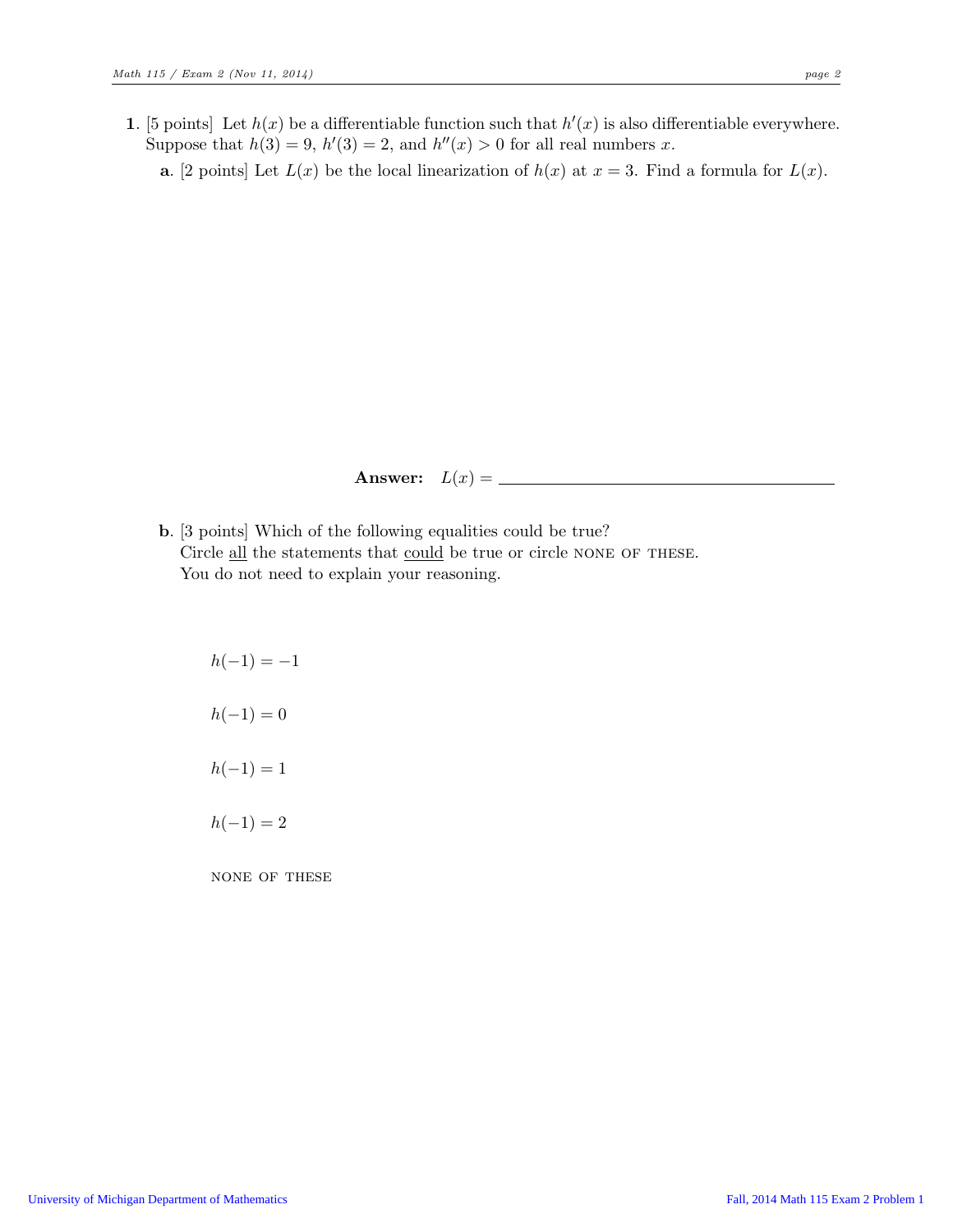**3.** [8 points] Suppose  $f(x)$  is a function that is continuous on the interval  $[-2, 2]$ . The graph of  $f'(x)$  on the interval  $[-2, 2]$  is given below.



a. [3 points] Let  $L(x)$  be the local linearization of  $f(x)$  at  $x = -1$ . Using the fact that  $f(-1) = 4$ , write a formula for  $L(x)$ .

Answer: L(x) =

**b.** [2 points] Use your formula for  $L(x)$  to approximate  $f(-0.5)$ .

Answer: f(−0.5) ≈

c. [3 points] Is your answer from part (b) an overestimate or an underestimate of the actual value of  $f(-0.5)$ ? Justify your answer.

Circle one: overestimate underestimate CANNOT BE DETERMINED

Justification: